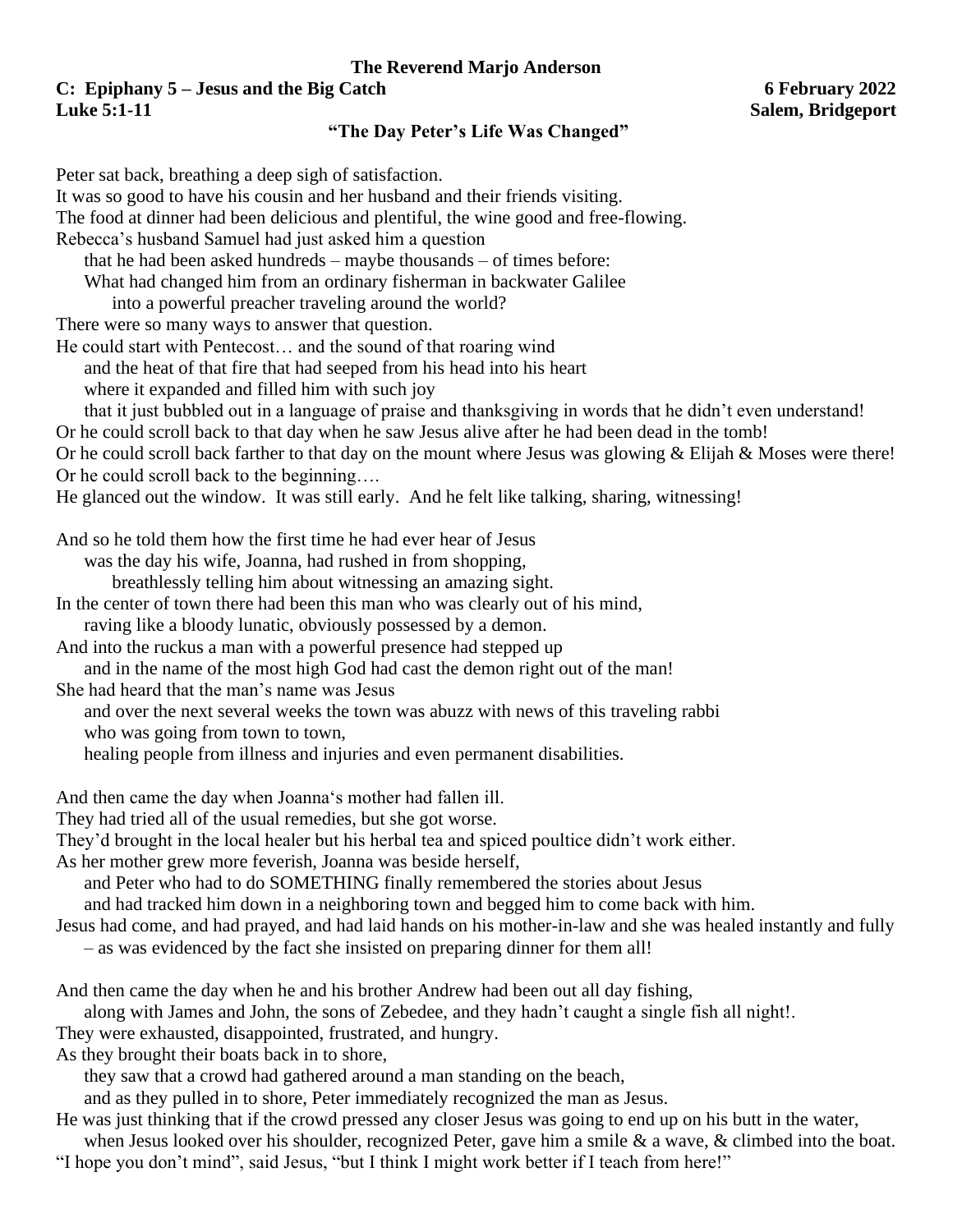Peter didn't mind as he and Andrew had to wash out their nets and coil the ropes

and get everything stored away for the day anyway.

While they were doing that Peter listened with half an ear but didn't pay too much attention.

By the time they were finished cleaning up, Jesus was done, and the crowd was dispersing.

Peter was just wondering whether to invite Jesus home for breakfast when Jesus suggested they go out fishing. What?? Was he nuts?! They had been fishing all night and hadn't caught a thing!

And now it was too late in the day to fish anyway.

He told Jesus as much, but Jesus suggested they go out further where the water was deeper.

OK - now he was really being crazy.

Not only did you not fish at this time of day,

you certainly didn't go out into the deep water where wind and storm might kick up!

Fishermen stayed near the shore – everyone knew that! Besides, he just cleaned up all the fishing equipment! But Jesus was insisting.

To do what he was asking wasn't logical or practical or safe & it certainly wasn't something he wanted to do! He was tired, man, and hot, and hungry!

But what could he say? Jesus had healed his mother-in-law. He owed Jesus.

And so they went out & every time they slowed to stop Jesus would press them to go a bit further, a bit deeper. Finally he signaled them to stop and told them to put the nets in,

so they dragged out the nets that it already been cleaned and stowed

and knowing very well this was pointless, they threw them over.

And that's when the most miraculous thing happened!

The nets were full of fish! The biggest catch they had ever seen in their lives!

Peter & Andrew were doing their best to try and get the nets over the side of the boat but they couldn't manage. They saw that James and John had followed them out a ways waved to them for help,

and their friends came and they put the two boats as close together as they could

around the net, and all four of them lifted and got it up

and half of the fish fell into one boat and half into the other,

and suddenly they were up to their ankles, their knees, their thighs in fish!

And oh my God, the boats were sinking!

This man was not just a good teacher, he was not just an amazing healer,

this man had divine power and Peter was stunned and awed and terrified.

"Lord", he said, bowing his head,

"this is too much for me to handle! I don't know what's going on here but you need to leave!"

All of a sudden he felt a tap on his head and he looked up and there was Jesus grinning at him!

"I thought you were fishermen!" said Jesus. "You don't like the catch?"

Peter had no idea what emotions were playing on his face,

but now Jesus started to laugh, and all of a sudden they all saw the utter absurdity of the situation! This was more fish than they would catch in a month, maybe two,

and instead of being glad about it they were terrified!

They were fishermen and look what they had caught!

And pretty soon they were throwing fish up into the air and throwing fish at each other

and oh my God, they were just filled with joy!

When they got back to shore, Jesus said,

"Well, the profits from those fish should you do you for a month or two,

so I think you've done your work for the day.

Time to take a break from catching fish! It's time you join me in catching people!"

Peter was just about to point out they needed to take care of the catch, but Jesus must have read his mind because he pointed at Zebedee who was standing there speechless, his mouth agape.

"Master Zebedee", called Jesus, "Gather some friends to help you sell those fish. These guys deserve a break. They're coming with me."

And the five of them traipsed off, laughing at the still stunned look on Zebedee's face.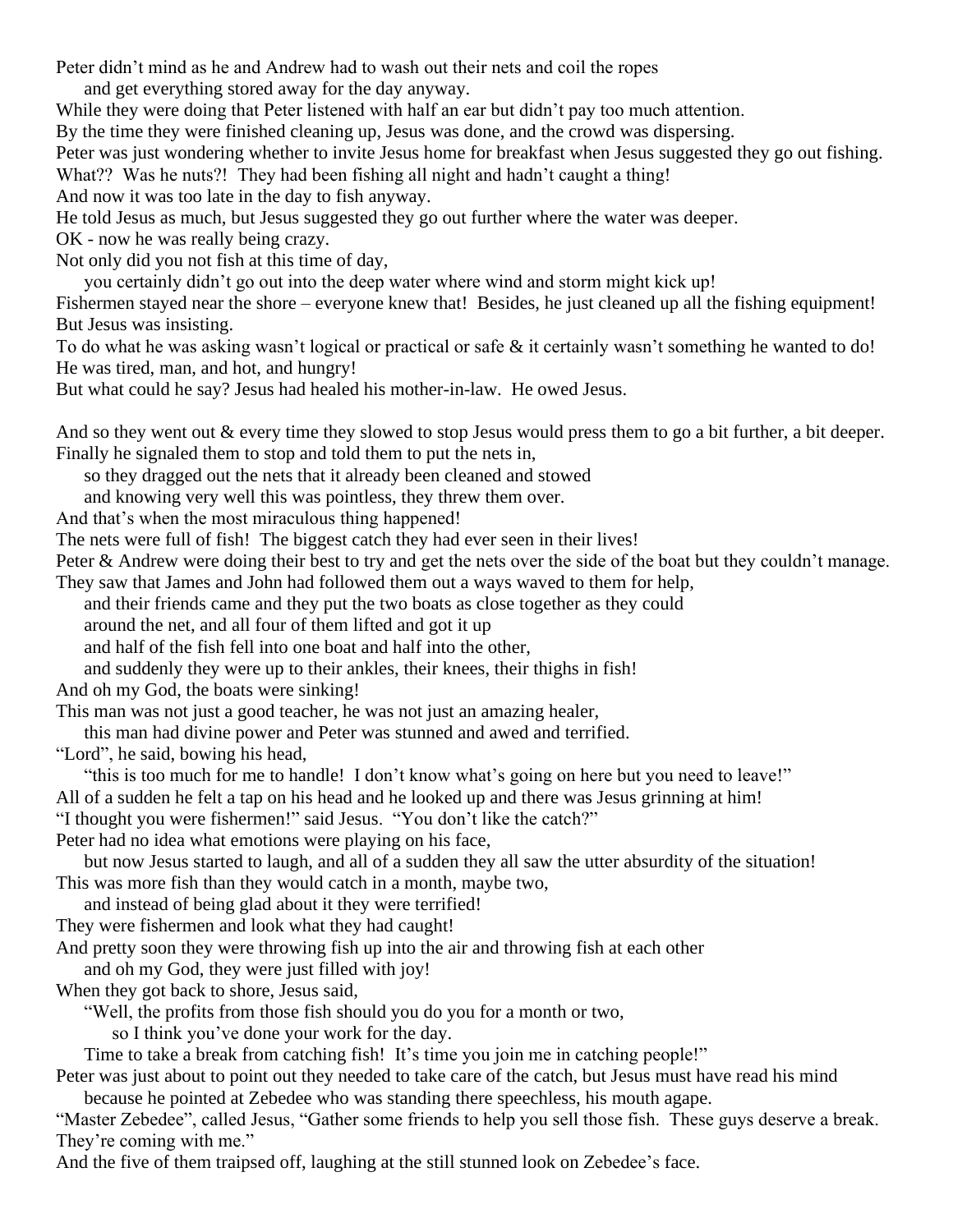Now what I want to say about this story is that there is nothing fishy about it.

- It's not an "exaggerated big fish" story. It's not a myth. It's not fiction.
- I say that because this story explains in a way none of the other gospels do
- what it was that allowed those four disciples to leave everything behind and follow Jesus. What allowed them to do that was their personal experience of God's power and love.
- Now Peter knew the stories in the Bible of people who are experienced God:
- Abraham, Isaac, Jacob, Joseph, Moses, the prophets. and many more.
- Peter knew that his mother-in-law had experienced God.
- But this was the first time that Peter had personally experienced
- the awesomeness of God's power and love in his life.
- Now he didn't just know ABOUT God or ABOUT this Jesus.
- NOW Gods power and love had intervened in his life and that had changed everything.
- I don't know about you, but as I grew up in the Lutheran Church
	- I was taught that of course God is powerful because God created the universe and set things in motion and so that things could keep going through natural processes and I was taught that God had given human beings brains
	- that could help keep these processes going.
	- But even though God had intervened in some very special people's lives in the Bible and even though God might intervene on rare occasions in someone's life today – like when someone with cancer was suddenly and fully healed
		- or when someone miraculously escaped unscathed from an accident.
		- I was given to believe that those kind of experiences were exceptions to the rule.
- Now I know that is simply not the case.
- Now I know that God has the ability to intervene  $\&$  can choose to intervene in our daily lives ALL the time.
- But we have not been taught how to invite those interventions and we have not been taught how to notice them.
- So let me point out a few things in this story.
- In order for Jesus to perform that life-transforming miracle in Peter's life,
	- Peter had to be willing to do what Jesus asked him to do,
		- even though it wasn't logical or practical or safe.
	- He had to be willing to do again something that hadn't worked the before.
	- He had to be willing to do it a new way that he was unaccustomed to doing it.
	- He had to be willing to lay aside his own expertise and his own experience & trust in Jesus.
	- He had to be willing to do what Jesus asked him to do
		- even though he was exhausted and hungry,
		- and even though it required work he didn't want to do.
- In order to receive the miracles God wants to perform for us,
	- we have to be willing to set our own wishes and desires and needs and opinions and experience and logic and control aside
- and do whatever Jesus asks even if it seems crazy & even if we don't feel like it. And when we do that, when we follow Jesus despite what our mind tells us,
- despite our own desires, then we will be on a place where Jesus can do the impossible.